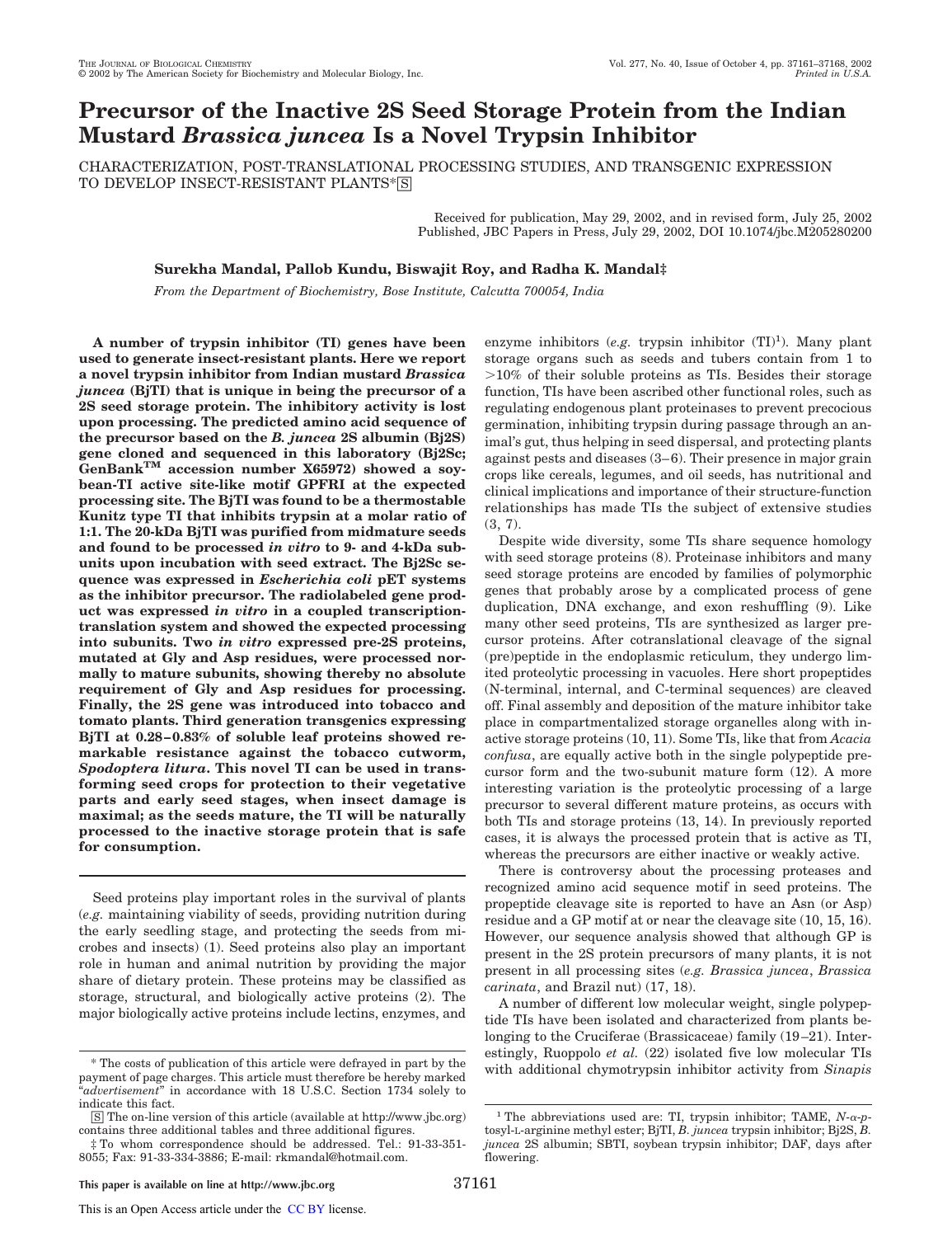*alba*. On the other hand, TIs from *Spergula arvensis* (23) and *Brassica nigra* (24) are larger proteins composed of 9- and 4-kDa subunits, lack chymotrypsin inhibitor activity, and are similar to the napin family 2S albumin in amino acid sequence. In all of these crucifers, the processed protein is the inhibitor.

We have previously cloned and sequenced the 2S seed storage protein genes and their promoters from several *Brassica* species (17, 25). Comparing the amino acid sequences predicted by most of these cloned genes showed the sequence GPFRI, homologous to the TI active site motifs SPFRI and SPYRI in soybean Kunitz TIs (26). Here we report a novel TI from the Indian mustard *B. juncea* (BjTI), which is the precursor of a seed storage protein. BjTI is active in the precursor form and after being processed is converted to the inactive 2S seed storage albumin with simultaneous loss of TI activity. In the mustard plant, the protein is produced in the precursor form during the midmaturation stage of seed development. This inhibitor imparts resistance to the developing seeds in the field. As the seeds mature, the inhibitor is naturally processed to the inactive seed storage protein, which is safe for human and animal consumption. This unique feature not only opens up a new field of interesting study but also presents several potential applications in crop improvement. The *B. juncea* seeds, which normally express the TI, are naturally resistant to caterpillars and other insects. As the precursor of a seed storage protein, BjTI is expressed only in the seeds, not in any other plant part. Thus, it does not provide protection to the whole plant against insects, which feed on the vegetative parts. The coding sequence of BjTI was therefore introduced under a constitutive promoter for transgenic expression in tobacco and tomato plants, so that TI was expressed in all of the vegetative parts as well as the seeds. This gave highly significant protection against the major insect pest *Spodoptera litura.*

#### EXPERIMENTAL PROCEDURES

*Purification and Characterization of the Trypsin Inhibitor BjTI from B. juncea Seeds—*One g of *B. juncea* midmaturation stage seeds (28 DAF) was pulverized in the presence of liquid nitrogen, mixed with 20 ml of phosphate buffer (10 mm, pH 7.2), and centrifuged at  $30,000 \times g$ for 15 min. The clear light green extract was heat-treated at 70 °C for 5 min, recentrifuged to collect supernatant, and kept at 4 °C for 4 h. Part of the globulin protein precipitated here and was discarded after centrifugation. The final solution was vacuum-concentrated at low temperature to 2 ml and fractionated on a Biogel P-60 column (bed volume 70 ml; Bio-Rad), previously equilibrated with 10 mM phosphate buffer, pH 7.2, containing 50 mM NaCl. A 0.8-ml aliquot of the concentrated extract was loaded onto the column and eluted with the same buffer at 15 ml/h. Fractions (75  $\times$  1 ml) were collected, and the protein was estimated using Lowry's method and OD at 280 nm. The peaks were assayed for TI activity (see below); the second small protein peak showed activity and was pooled and further purified on a carboxymethyl (CM)-cellulose column. Protein was bound to the column at low salt and eluted in a gradient of increasing (0–0.55 M NaCl) salt concentration. Fractions showing positive TI activity and a 20-kDa band on SDS-PAGE were pooled.

*Assay of Trypsin Inhibitor Activity Using Azocasein as Substrate—*A reaction mixture of 400  $\mu$ l containing 1  $\mu$ g of trypsin (bovine trypsin; Sigma), varying amounts of BjTI  $(0.25-1.0 \mu g)$ ; volume adjusted to 100  $\mu$ l with water), and 3 mg of azocasein (Sigma) in reaction buffer (50 mm Tris, 5 mM  $CaCl<sub>2</sub>$ , pH 8.0) was incubated at 37 °C for 15 min. The reaction was stopped with 400  $\mu$ l of cold 10% trichloroacetic acid, incubated in ice for 10 min, and centrifuged at  $30,000 \times g$  for 10 min. To the supernatant, an equal volume of 0.5 M NaOH was added, and the  $A_{428}$  was taken (27). One unit of trypsin was arbitrarily defined as the amount that increased  $A_{428}$  by 0.01 under the assay conditions. One unit of TI was defined as the amount that inhibited one unit of trypsin.

*Assay of Trypsin Inhibitor Activity Using the Synthetic Substrate N--p-Tosyl-L-Arginine Methyl Ester (TAME)—*To measure the inhibition of amidolytic activity of trypsin by BjTI,  $1 \mu$ g of trypsin and TAME (2.5–10 mM) were incubated with 0, 200, and 300 ng of BjTI, and the rate of reaction was measured by recording  $A_{247}$  (28). One unit of trypsin was again arbitrarily defined as the amount that increased absorbance by 0.01/min. Trypsin inhibitory units were calculated from the number of trypsin units inhibited under similar conditions.

*In Vitro Post-translational Processing Assay*—Purified BjTI (10 μg) was incubated with seed extract of different developmental stages containing 12  $\mu$ g of protein in 150 mm NaCl and 10 mm sodium phosphate buffer (pH 7.2) in a total reaction volume of 20  $\mu$ l at 37 °C for different durations. The reaction mix was analyzed by SDS-PAGE or native PAGE.

*Cloning of Bj2Sc Sequence in pET28a: Expression and Purification of BjTI from Escherichia coli—*The *Xho*I-*Not*I fragment from pB- $SKS+.2S$  was cloned into the *E. coli* expression vector pET  $28a+$ (Novagen) cut at the *Sal*I and *Not*I sites. The resulting clones showed in-frame expression of the Bj2S sequence with His tag and T7 tag, confirmed by *in vitro* transcription and translation. The clones were transferred into a Bl21DE3pLysS *E. coli* host for overexpression. Overexpression and purification were carried out according to the manufacturer's protocol (pET system manual; Novagen).

*In Vitro Site-directed Mutagenesis of Bj2Sc Sequence—*The Bj2Sc coding sequence from plasmid Bluescript  $KS$ :2S was digested with Kpn<sub>I</sub> and *Xba*I and cloned into the same sites of pGEM3Zf<sup>-</sup> vector. The resulting clone (pGEM3Zf :2S) was used for *in vitro* mutagenesis using the Stratagene QuikChange site-directed mutagenesis kit, following the manufacturer's protocol. The Mn1 mutant  $(\rm{Asp^{37}} \rightarrow Glu$  and  $\rm{Gly^{40}}$  $\rightarrow$  Ser) was generated using sense (5'-acagaatcagccagcccatttaggatt-3') and antisense (5-tgtcttagtcggtcgggtaaatcctaa-3) primer sets in which the nucleotides  $C^{111}$  and  $G^{118}$  were changed to  $A^{111}$  and  $A^{118}$ . The Mn2  $(Pro^{41} \rightarrow Cys$  and Phe<sup>42</sup>  $\rightarrow$  Pro) mutant was generated using sense (5-acagactcagccggctgcccaaggatt-3) and antisense (5-tgtctgagtcggccgacgggttcctaa-3') primer sets in which nucleotides  $C^{121}$ ,  $C^{122}$ ,  $A^{123}$ ,  $T^{124}$ ,  $T^{125}$ , and  $T^{126}$  were changed to TGCCCA. All mutations were confirmed by sequencing.

*In Vitro Transcription-Translation and in Vitro Processing of Radiolabeled Pre-2S Protein*—About 1 µg of purified DNA was used in an *in vitro* coupled transcription-translation reaction using TNT-T7 Quick-Coupled rabbit reticulocyte system (Promega). To  $25 \mu l$  of reaction volume 20  $\mu$ l of lysate mix and 10  $\mu$ Ci of [<sup>35</sup>S]methionine were added. Two  $\mu$ l of this reaction mix was used in subsequent processing experiments. The labeled pre-2S was incubated with midmature *B. juncea* seed extract containing 10  $\mu$ g of protein in a reaction volume of 20  $\mu$ l containing 10 mM phosphate buffer, pH 7.2, and 150 mM NaCl. Incubation was carried out at 37 °C for 2 h, and the whole reaction mix was analyzed by SDS-PAGE, followed by autoradiography.

*Cloning of Bj2Sc Sequence into pKYLX7.1 Vector and Plant Transformation—*The Bj2Sc sequence, initially cloned between the *Xho*I and *XbaI* sites in plasmid Bluescript KS+ (pBSKS+), was subcloned into the same sites in pKYLX7.1 vector (29) having CaMV <sup>35</sup>S promoter with duplicated enhancer (30). The pKYLX7.1:2S construct was mobilized into *Agrobacterium tumifaciens* (LBA4404) by triparental mating. Seeds of tobacco (*Nicotiana tabacum* var. SR1), initially obtained from the Department of Agronomy, University of Kentucky (Lexington, KY), and tomato (*Lycopersicon esculentum* var. Pusa Ruby) were surfacesterilized and germinated on Murashige and Skoog basal medium. Mature leaf discs of tobacco and cotyledonary explants of tomato were transformed by the gene constructs essentially according to the methods of Schardl *et al.* (29) and Fillati *et al.* (31), respectively. After treatment with agrobacterium, explants were transferred onto Murashige and Skoog medium with 3 mg/liter 6-benzylaminopurine and 1 mg/liter indole acetic acid. The transformed plantlets were selected in presence of 500 mg/liter cefotaxime and kanamycin (300 mg/liter for tobacco and 50 mg/liter for tomato). The transformed regenerated shoots were rooted on hormone-free Murashige and Skoog medium containing cefotaxime and kanamycin. The plants were grown in tissue culture rooms at 25 °C and 16-h light/8-h dark cycles. After several cycles of selection in kanamycin medium, the plants were potted and self-pollinated for successive generations.

*Molecular Analysis of Transgenic Plants—*Total plant DNA was isolated from leaves by the method of Draper and Scott (32). PCR was done using 30-nucleotide primers corresponding to the 5'- and 3'-ends of the BJ2Sc gene (5-atggcggacaagctcttcctcgtctcggca-3) and (5-ctagtaggagggcccaggcatggtcttctg-3). Total plant RNA was isolated from leaf tissue by the acid guanidium thiocyanate-phenol/chloroform method. The radiolabeled probe was prepared by random-primed oligolabeling of DNA. For Western blot analysis, total leaf protein was prepared in phosphate-buffered saline. Forty  $\mu$ g of the leaf protein was separated on 12% SDS-PAGE and transferred onto nitrocellulose membrane. Polyclonal antiserum raised in rabbit against purified 2S protein was used as the primary antibody. The secondary antibody was goat anti-rabbit IgG-horseradish peroxidase conjugate (Sigma).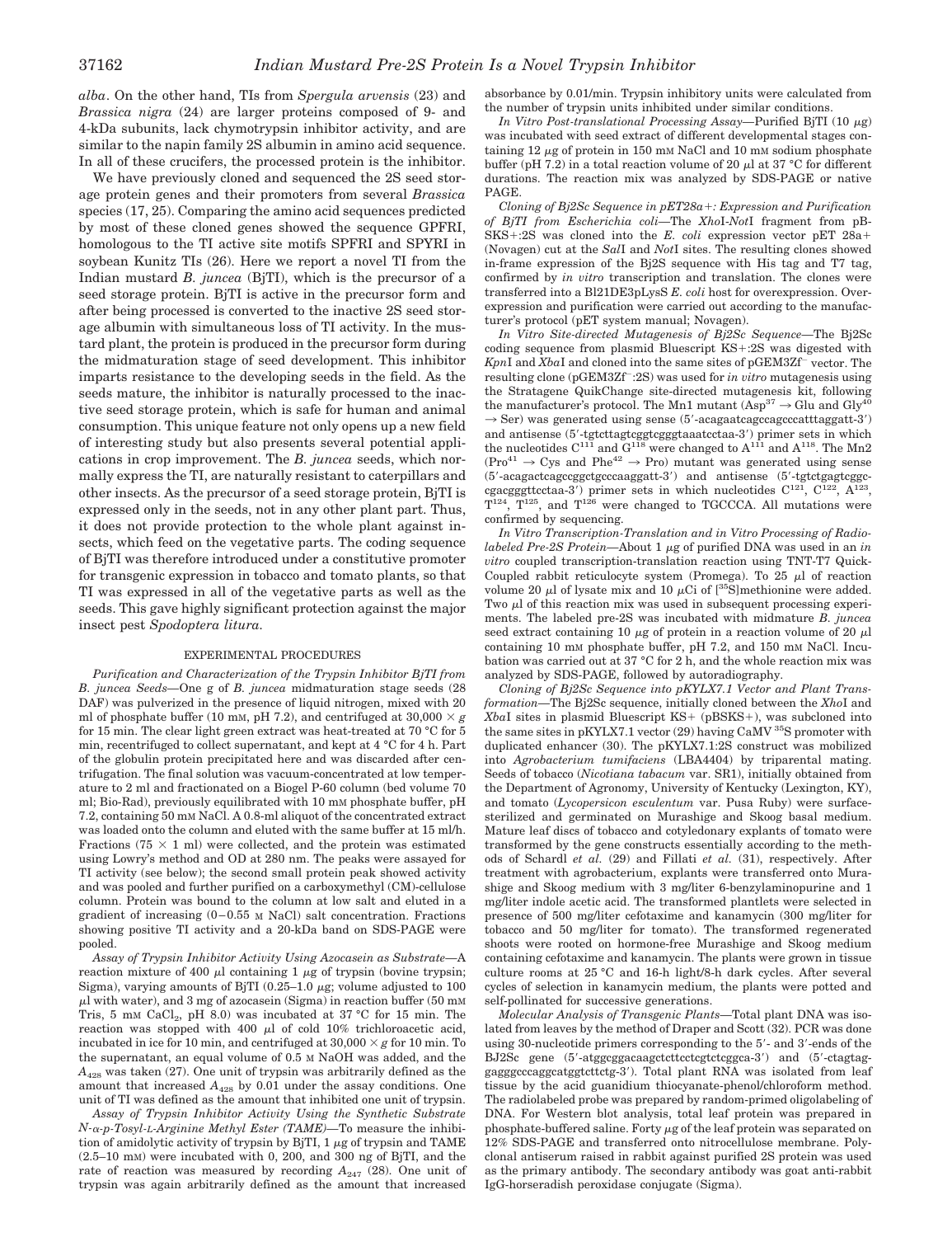

FIG. 1. **Purification of BjTI.** *A*, elution profile of *B. juncea* midmaturation seed extract from a 70-ml Biogel P-60 column; peaks I and III are the 12S globulin and 2S albumin fractions, respectively; peak II is a mixture of pre-2S protein showing TI activity, along with globulin and albumin contaminants. *B*, further purification of pooled peak II fractions from *A* by CM-cellulose chromatography. Here peak I is the purified BjTI. *C*, SDS-PAGE of different column fractions. *Lane 1*, crude extract of 28 DAF *B. juncea* seeds; *lanes 2–4*, peaks I, II, and III of biogel P-60 column; *lane 5*, CM cellulose-purified pre-2S (BjTI).

*Assay of Expressed BjTI in Transgenic Tobacco and Tomato Using Azocasein—*The assay was done as described above. The total protein of the leaf extracts was quantified using the Bradford method. Then approximately similar amounts of leaf protein  $(120-150 \mu g)$  had their volumes adjusted to 100  $\mu$ l with water. The percentage of total soluble leaf protein as BjTI was calculated for each sample from a standard curve of SBTI, assuming SBTI (181 amino acids) and BjTI (178 amino acids) to be of the same molecular mass. A  $\Delta A_{428}$  value of 0.226 was found to be equivalent to 1.0  $\mu$ g of SBTI from the standard curve.

*Insect Bioassay of Transgenic Leaves—*Rearing of *S. litura* larvae in the laboratory was started with an egg mass to get a synchronous culture that was maintained for three generations (33). The optimum temperature for the feeding experiments was found to be 22 °C, which gave a sufficiently slow growth rate to measure weight at intervals (34). The leaves of transgenic plants were given as food to the first, second, and third instar larvae. For each sample, 30 insects (three sets of 10 insects each) were placed separately and fed with leaves of transgenic lines to be tested, and several sets were kept as control. The larvae were weighed on alternate days, and the number of deaths and any abnormalities in development were recorded.

#### RESULTS

## *Isolation and Characterization of the New Trypsin Inhibitor*

The trypsin inhibitor was purified from midmature (28 DAF) *B. juncea* seeds by a combination of gel filtration and ion exchange chromatography. The elution profile of seed extract from the Biogel P-60 column (Fig. 1*A*) showed three peaks (I, II, and III). SDS-PAGE analysis showed that peak I consisted of 12S globulins (cruciferins) giving five major bands (Fig. 1*C*, *lane 2*); peak II consisted of a 20-kDa major band contaminated with 12S and 2S protein (Fig. 1*C*, *lane 3*); and peak III consisted of 9- and 4-kDa subunits of 2S protein (Fig. 1*C*, *lane 4*). The trypsin-inhibitory activity of each of these fractions was assayed by azocasein hydrolysis. The middle peak (II) showed TI activity, whereas peaks I and III did not, even when up to 30-fold more protein was added compared with peak II. To further purify this 20-kDa TI, the fractions of peak II were pooled and subjected to CM-cellulose ion exchange column chromatography. In this elution profile, the purified TI was found in the first peak (Fig. 1*B*, *peak I*) eluted with 0.1 M NaCl, whereas the second peak (II) had the contaminants. This novel 20-kDa TI was named *B. juncea* TI or BjTI (Fig. 1*C*, *lane 5*).

The TI activity of BjTI was assayed using both azocasein and the synthetic substrate TAME. Trypsin  $(5 \mu g)$  was incubated



FIG. 2. *A*, effect of increasing concentration of inhibitor on amidolytic activity of trypsin on TAME. Trypsin  $(5 \mu g)$  was incubated with varying amounts of BjTI at 37 °C for 2 min and assayed for the residual trypsin activity. The stoichiometry was calculated by extrapolating the linear part of the curve to 0% residual activity of trypsin. *B*, Lineweaver-Burk plot of the inhibition of amidolytic activity of trypsin by BjTI. One  $\mu$ g of trypsin and TAME solutions of different concentrations (2.5–10 mM) were incubated with 0, 200, and 300 ng of BjTI, and the rate of reaction was measured by recording the  $A_{247}$ .

with varying amounts of BjTI according to protocol and assayed for residual TI activity. By plotting the residual activity against the amount of inhibitor used and extrapolating the linear part of the curve to 0% residual trypsin activity, it was found that  $4.2 \mu$ g of BjTI was needed to completely inhibit the enzyme activity of  $5 \mu$ g of trypsin (Fig. 2A). Since the crystalline bovine trypsin used was  $>98\%$  pure and considering the  $M_r$  of bovine trypsin to be 24 kDa and that of BjTI to be 20 kDa, the values correspond to a molar ratio of 1:1 for the trypsin and inhibitor complex.

The stability of BjTI was studied by exposing it to altered conditions of pH, temperature, and protein-denaturing agents like urea and SDS and measuring the residual inhibitor activity. The results (presented as supplementary data; supplemental Tables II, III, and IV) showed BjTI to be stable over a wide pH range (pH 3.0–12.0; supplemental Table II) and to retain at least 70% activity after being heated to 80 °C for 10 min, losing significant activity only at 90 °C (supplemental Table III). Similarly, it retained 90% activity after treatment with 8 M urea or 1% SDS for 1 h (supplemental Table IV). It had no free SH groups, as assayed by 5,5-dithio-bis-2-nitrobenzoic acid, but it contained four pairs of Cys residues, forming disulfide (-S-S-) linkages. It also lacks chymotrypsin or amylase inhibitory activity. From the molecular weight and the absence of chymotrypsin inhibitor activity, BjTI may be included in the Kunitz family of TIs. The kinetics of BjTI were studied by the extent of inhibition of amydolitic activity of trypsin in the presence of two different inhibitor concentrations and varying concentrations of the synthetic substrate, TAME. The Lineweaver-Burk plot of these data showed that the *K<sup>m</sup>* changed with increasing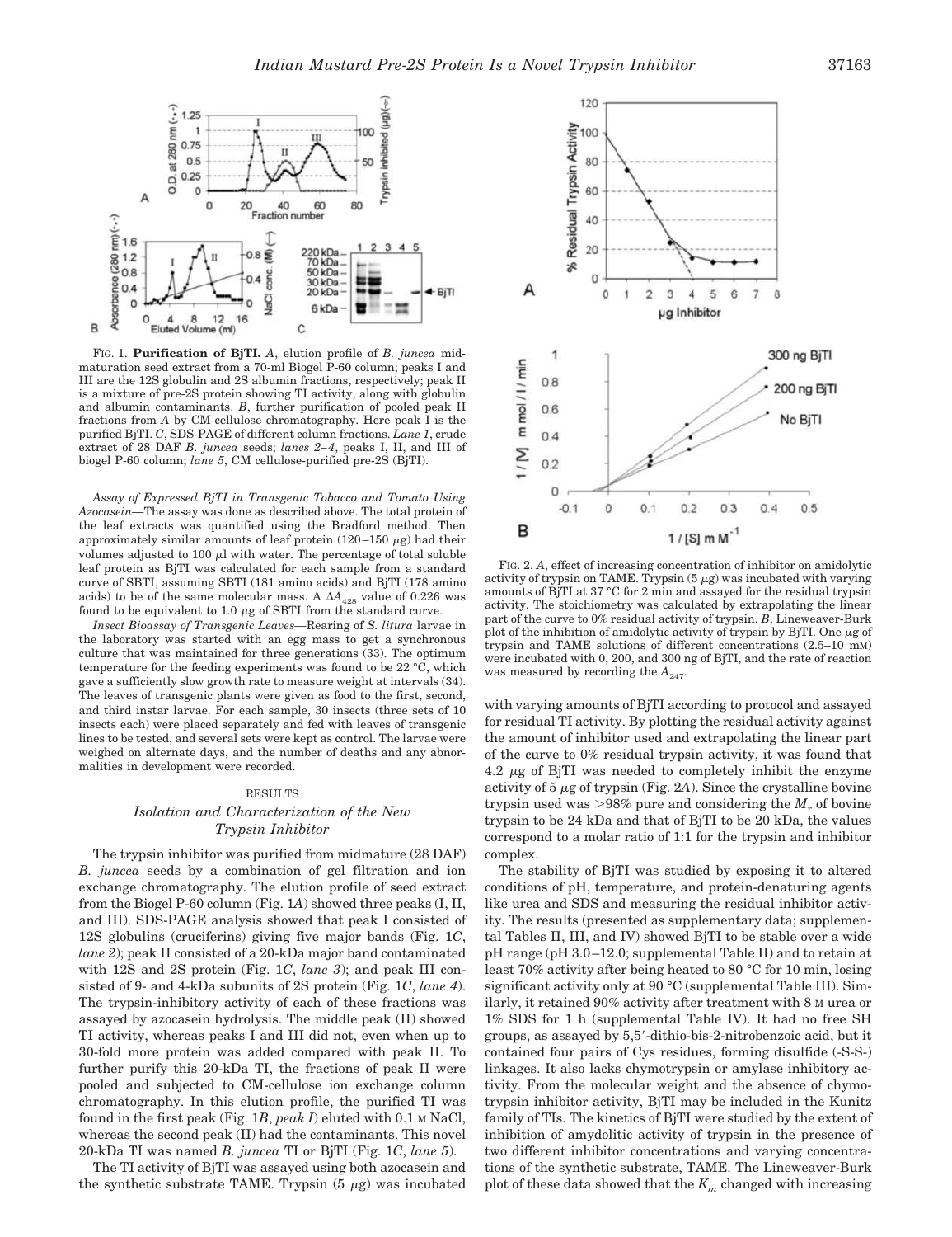

FIG. 3. A, SDS-PAGE showing *in vitro* processing of BjTI. 10 μg of BjTI was incubated with extract from 21 DAF mustard seeds having 12 μg of protein. *Lane 1*, 15 min; *lane 2*, 30 min; *lane 3*, 45 min; *lane 4*, 60 min; *lane 6*, 90 min; *lane 7*, 120 min; *lane 5*, seed extract only; *lane 8*, BjTI incubated with boiled seed extract; *lane 9*, partially purified *B. juncea* 2S protein. *B*, changes in BjTI activity in mustard seeds with developmental age. Protein extract from 10 seeds collected on different DAF was assayed using TAME as trypsin substrate and expressed as total trypsin inhibitory units per seed. For mustard seeds, 18–25 DAF is the green stage, 25–30 DAF is the orange midmature stage, 30–40 DAF is the brown stage, and 50 DAF is the harvest stage. *C*, nondenaturing PAGE showing increase in BjTI processing enzyme activity with developmental age of mustard seed. Eight µg of BjTI was incubated with seed extract having 12 µg of protein from different stages. *Lane 3*, 15 DAF; *lane 5*, 21 DAF; *lane 7*, 28 DAF; the respective seed extracts alone are shown in *lanes 2*, *4*, and *6*. *Lane 1*, purified BjTI alone; *lane 8*, purified mature 2S protein from *B. juncea*.

amount of the inhibitor with a  $K_i$  value of 6.4  $\times$  10<sup>-10</sup> M, as determined from Fig. 2*B*.

#### *BjTI Is the Precursor of B. juncea 2S Seed Storage Protein*

Several experiments were carried out with the purified BjTI and the 2S seed storage protein gene (Bj2Sc sequence), some of which indicated, while others conclusively proved, that BjTI is not only a novel TI but is also the precursor of the inactive 2S seed storage protein.

## *BjTI Isolated from Seeds Is Processed in Vitro to Yield 9- and 4-kDa Subunits*

The purified BjTI from *B. juncea* seeds was subjected to proteolytic processing *in vitro* by incubation with maturing mustard seed extract, which contains the processing enzyme(s). With increasing time of incubation, more and more BjTI was processed to the mature 2S subunits (Fig. 3*A*, *lanes 3–7*). The processing activity was lost when the seed extract was heated in boiling water bath for 5 min (Fig. 3*A*, *lane 8*). This *in vitro* study indicates that BjTI is the precursor of 2S protein. The loss of TI activity upon processing indicates that the TI active site amino acid residues reside at or near the peptide processing site.

# *Temporal Correlation between Biosynthesis of BjTI and Its Processing Activity in Developing Seeds*

The levels of BjTI and processing activity changed with the developmental age (days after flowering) of mustard seeds. Since mustard flowers are of indeterminate type, they were tagged on the day of complete opening, and seeds were harvested on the 7th and 10th DAF and at 5-day intervals thereafter, and the mature seeds were finally harvested on the 50th day. Crude protein extracts from these seeds were assayed for TI activity, and results were expressed as arbitrary TI units. TI activity could be detected as early as 7 DAF and increased up to 35 DAF, rapidly declining thereafter (Fig. 3*B*). However, a low level, about one-fifth of the highest activity, persisted in the harvested dry seeds.

To check the levels of pre-2S (or BjTI) processing enzyme(s) during the course of seed development, fixed amounts of BjTI were incubated with protein extract made from seeds collected at 15, 21, and 28 DAF, and the products were separated by

nondenaturing PAGE. The results showed that 15 DAF seeds already contained an appreciable amount of processing enzyme(s) (Fig. 3*C*, *lane 3*). The level increased with the developmental age of the seeds (*lanes 4–6*) and was highest in the 28 DAF extract (*lane 7*). A low but detectable amount of processing enzyme(s) was present in the harvested dry seed extract. Thus, the biosynthesis of BjTI and its processing enzyme(s) occur in parallel. This pattern matches the synthesis and accumulation of 2S storage proteins, well studied in other *Brassica* seeds in this (35) and other laboratories. These *in vivo* studies indicated that BjTI is the precursor of 2S seed storage protein.

#### *Expression of the Coding Sequence of B. juncea 2S Seed Storage Protein Gene in E. coli Yielded Active BjTI*

We have previously cloned the *B. juncea* 2S protein gene (Bj2Sc; GenBank<sup>TM</sup> accession number X65972). To prove conclusively that BjTI is the precursor of *B. juncea* 2S albumin, we cloned the 2S coding sequence (Bj2Sc) into the expression vector pET 28a<sup>+</sup>. The clones were tested by *in vitro* coupled transcription and translation with [35S]methionine, and the product of the expected molecular weight was obtained (supplemental Fig. 7). The bacterially expressed precursor of 2S was purified as an  $\sim$ 24-kDa tagged protein (supplemental Fig. 8). The purified precursor and the induced cell extract were assayed *in vitro* for TI activity using azocasein as substrate for trypsin. The expressed precursor was found to inhibit trypsin at a 1:1 molar ratio, like the native BjTI purified from *B. juncea* seeds. This conclusively proved that BjTI is the precursor of *B. juncea* 2S seed storage protein.

# *In Vitro Processing of in Vitro Translated Bj2Sc Sequence*

For *in vitro* processing experiments with *in vitro* translated precursor of 2S, the Bj2Sc sequence was cloned into the pGEM3Zf vector. *In vitro* transcription and translation in rabbit reticulocyte lysate of pGEM3Zf :2S in the presence of [<sup>35</sup>S]Met yielded the expected 20-kDa product. For processing studies, the radiolabeled precursor of 2S was incubated for 120 min in PBS alone as control and also in 28 DAF *B. juncea* seed extract for 30 and 120 min. Whereas control incubation gave no processing (Fig. 4*A*, *lane 1*), some processing was observed after 30-min incubation with seed extract (*lane 2*), and processing was almost complete by 120 min (*lane 3*).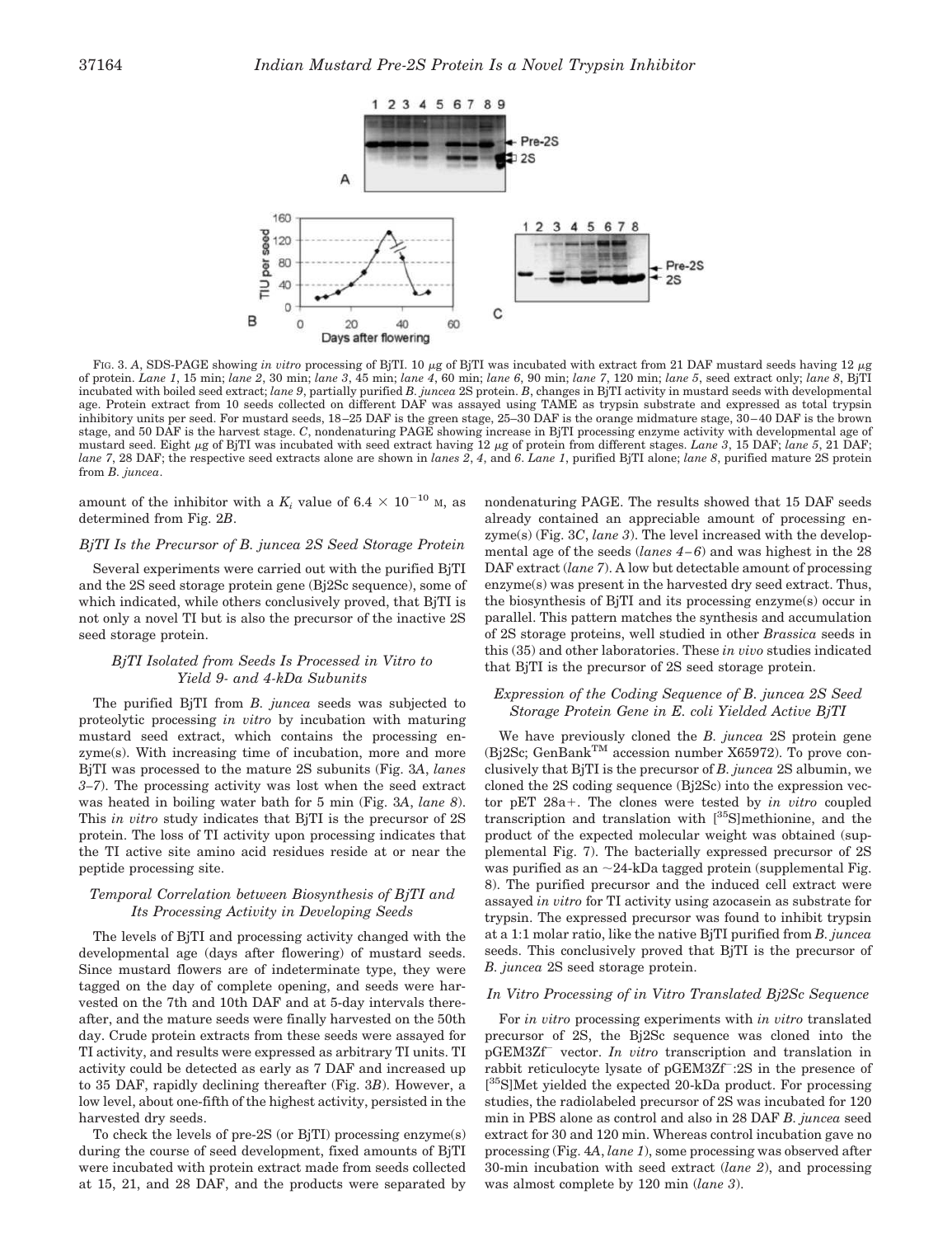

FIG. 4. *A*, autoradiogram showing processing of *in vitro* translated [ <sup>35</sup>S]Met-labeled Bj2Sc product on incubation with midmaturated (28 DAF) mustard seed extract. *Lane 1*, control (incubated in PBS for 120 min); *lane 2*, incubated with seed extract for 30 min; *lane 3*, incubated with seed extract for 120 min, showing almost complete processing to 9 and 4-kDa mature 2S subunits. *B*, autoradiogram showing thermostability of *in vitro* translated Bj2Sc product processing activity in mustard and pea seed extracts. *Lanes 1* and *2*, processing on incubation with control and heat-treated (65 °C, 5 min) mustard seed extract; *lanes 3* and *4*, incubation with control and heat-treated pea seed extract, respectively. *C*, autoradiogram of SDS-PAGE showing *in vitro* processing of *in vitro* translated radio-labeled products of control and mutated Bj2Sc sequences with 28 DAF *B juncea* seed extract. *Lanes 1*, *3*, and *5*, incubation of control Bj2Sc product, Mn1, and Mn2 in PBS for 2 h; *lanes 2*, *4*, and *6*, incubation of control Bj2Sc product, Mn1, and Mn2, respectively, in seed extract.

#### *In Vitro Processing by Pea Seed Extract and Thermostability of Processing Activity*

From earlier studies, it is known that processing enzymes for seed storage protein precursors are seed tissue-specific but not species-specific (36). In the present study, the precursor of 2S protein purified as BjTI from *B. juncea* seeds was processed *in vitro* by *B. juncea* seed extract (Fig. 4*A*) but not by *B. juncea* leaf extract (results not presented). We next tested the processing of *in vitro* synthesized radiolabeled BjTI protein with pea (*Pisum sativum*) seed extract and compared it with that with mustard seed extract. The results showed that precursor protein was processed *in vitro* into mature 2S subunits by extracts from pea seeds (Fig. 4*B*, *lane 3*) similar to that by mustard seed (*lane 1*). Furthermore, the processing enzymes showed partial thermostability toward heating at 65 °C for 5 min (*lanes 2* and *4*).

#### *In Vitro Processing of Two Mutant Forms of BjTI*

Earlier publications reported the involvement of an Asn (or Asp) residue for recognition of the processing enzyme(s) and the presence of a GP motif near the processing site. However, our previous alignment studies did not support this notion (17, 18). To investigate it further, along with the control wild type sequence, we made two mutant forms of the precursor of 2S, as described under "Experimental Procedures." These mutant proteins were translated *in vitro* with [<sup>35</sup>S]methionine and subjected to *in vitro* processing. Both of these mutants were processed to 9- and 4-kDa subunits (Fig. 4*C*, *lanes 4* and *6*) like the control BjTI (*lane 2*). These results indicate that there is no absolute necessity for the presence of Asp (or Asn) residue or a GP motif near the processing site of the precursor of *B. juncea* 2S.

# *Small Peptide Spanning the TI Active Site Does Not Have Inhibitor Activity*

Since other studies indicate that often small peptides spanning the TI active site give TI activity *in vitro*, we tested two synthetic 15-residue oligopeptides: TDSAGPFRIPKCRKE and TVSASPFRIPKCRKE, spanning the amino acid residues 36–50 of the *B. juncea* 2S coding sequence including the TI active site (GPFRI). The former has the original TI active site sequence of BjTI, whereas the latter has the TI active site region (SPFRI) found in soybean Kunitz inhibitor. However, when assayed by azocasein, neither peptide had TI activity even when up to 100-fold more peptide was used.

#### *Plant Transformation and Expression of BjTI*

*Transformation of Tobacco and Tomato—*The BjTI gene was introduced under a constitutive promoter into Tobacco (*Nicotiana tabacum*) and tomato (*Lycopersicon esculentum*) plants. The  $T_0$  plants were self-pollinated and maintained through successive generations via seed germination in selection medium (supplemental Fig. 9). Finally, six tobacco lines and two tomato lines stably inheriting the transgene were used for further study. The presence of the transgene was confirmed by PCR amplification of the insert using 5'- and 3'-end primers designed to amplify the entire sequence with genomic DNA of transformed plants as templates. As expected, a single band of about 0.5 kb was synthesized with DNA from all confirmed transgenic  $T_2$  generation plants (Fig. 5A). Upon Southern transfer, these amplified bands hybridized with labeled 2S gene probe. To determine the number of copies of the inserted gene, we performed genomic Southern blot hybridization after digestion of the total DNA with *Eco*RI and agarose gel electrophoresis. Two tobacco lines, SR1-2b and SR1-19a, revealed the integration of two copies of the 2S gene, whereas the rest of the tobacco lines (SR1-3c, -5a, -11, and -15) and two tomato lines (PR-9 and PR-14) each had one copy of the 2S gene (Fig. 5*B*).

*Expression of Bj2Sc Gene in Transgenic Plants—*We tested transformed  $T_2$  generation tobacco and tomato plants for transcription of the 2S protein gene by Northern blot analysis. In transformed tobacco and tomato lines, the 2S gene was transcribed into mRNA of the expected size  $(\sim 500$  nucleotides), which was absent in the control untransformed plants (Fig. 5*C*). Transformed plants were also screened for the expressed 2S protein by Western slot blot assay. The total leaf protein from the six transformed tobacco and two transformed tomato lines gave strong positive signals (Fig. 5*D*). When tested by regular Western blots, several of these plants revealed a protein band with the expected  $M_r$  of 20 kDa, thus showing the expression of the introduced gene to yield BjTI (Fig. 5*E*). TI activity of Bj2Sc gene product assayed in the total soluble leaf protein extract showed expression levels ranging from 0.42 to 0.83% in tobacco lines and from 0.28 to 0.70% in tomato lines (Table I).

*Plants Expressing Pre-2S Protein Are Insect-resistant—*We next tested the ability of transgenic tobacco and tomato plants to resist insect attack. The polyphagous lepidopteron tobacco cutworm *S. litura* was chosen as the target organism for this bioassay, since it is a common pest to many crop plants. In feeding experiments, tobacco lines SR1-2b and SR1-15 showed 100% mortality to the insects within the first 4–5 days, starting with 4-day-old first instar larvae (Fig. 6*A*). The experiment was repeated with 7-day-old second instar larvae, which showed a longer period of survival, but ultimately 100% death occurred. Other tobacco lines showed significant mortality and retarded growth (Fig. 6*C*). The two transgenic tomato lines PR-9 and PR-14 also showed significant mortality (Fig. 6*B*) and growth retardation (Fig. 6*D*) of larvae compared with the control. The revertant larvae (*i.e.* those initially fed with transformed SR1-5a leaves and then reverted to control leaf diet) again resumed gaining body weight, showing that the inhibitor is present in the transformed plants and not in the controls (Fig. 6*E*). In insect feeding experiments, whole potted trans-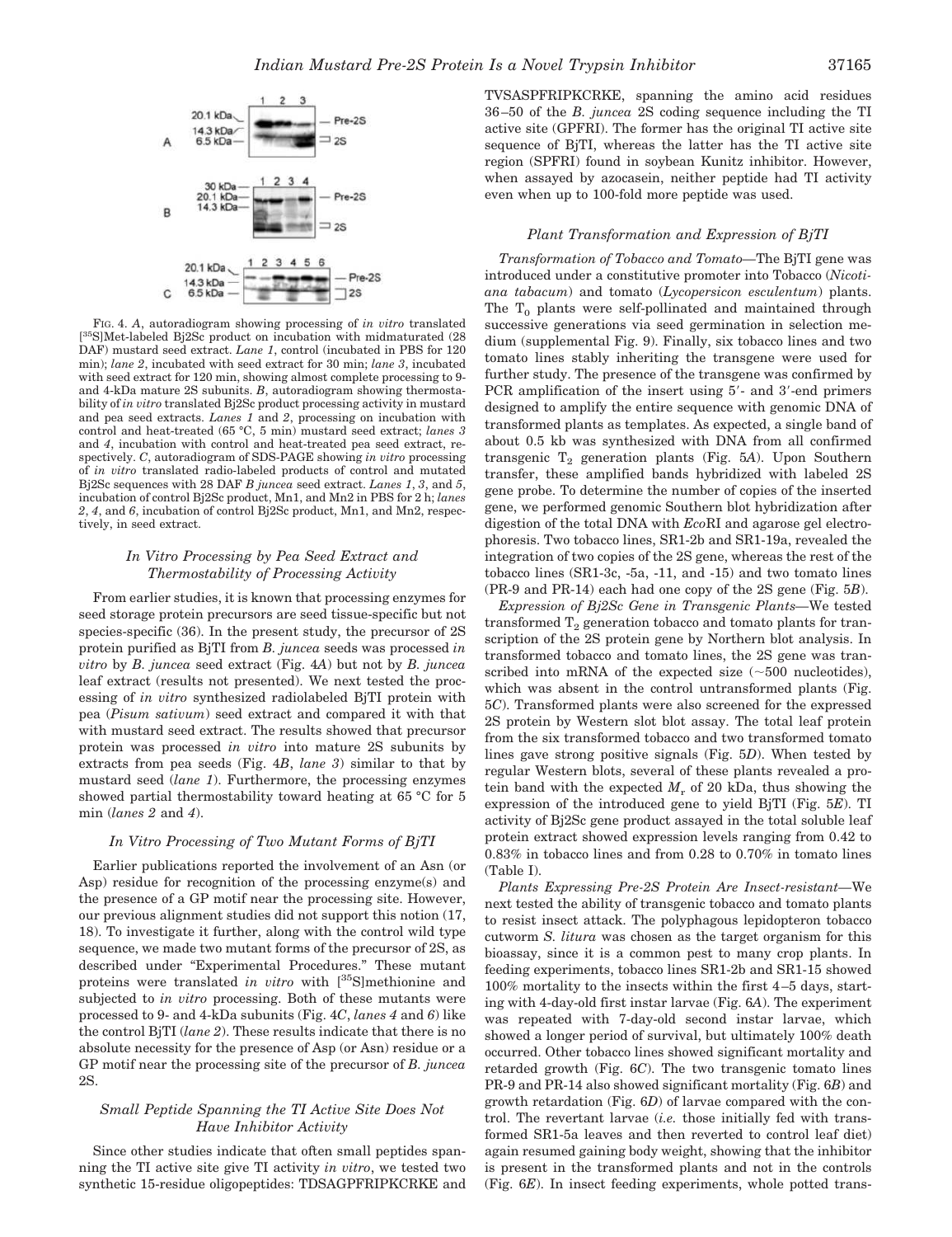

FIG. 5. **Molecular analysis of T<sup>2</sup> generation transgenic tobacco and tomato plant lines expressing BjTI.** *A*, Southern hybridization of PCR product of total plant DNA using primers corresponding to 5 and 3'-end sequences of the 2S gene, with radiolabeled 2S fragment as probe. *Lane 1*, *B. juncea*; *lane 2*, control tobacco SR1; *lane 3*, SR1-2b; *lane 4*, SR1-3c; *lane 5*, SR1-11; *lane 6*, SR1-15; *lane 7*, SR1-19a; *lane 8*, control tomato PR; *lane 9*, PR-9; *lane 10*, PR-14. *B*, Southern blot hybridization of *Eco*RI-digested total leaf DNA using radiolabeled 2S gene as probe. *Lane 1*, SR1-5a; *lane 2*, SR1-15; *lane 3*, SR1-11; *lane 4*, SR1-19a; *lane 5*, SR1-3c; *lane 6*, SR1-2b; *lane 7*, control PR; *lane 8*, PR-9; *lane 9*, PR-14. *C*, Northern blot analysis of transgenic tobacco and tomato lines showing a 0.5-kb mRNA band. Total leaf RNA was separated on a formaldehyde gel, blotted, and probed with radiolabeled 2S gene. *Lane 1*, SR1-2b; *lane 2*, SR1-3c; *lane 3*, SR1-5a; *lane 4*, SR1-11; *lane 5*, SR1-15; *lane 6*, SR1-19a; *lane 7*, control SR1; *lane 8*, control PR; *lane 9*, PR-9; *lane 10*, PR-14. *D*, Western slot blot of total leaf proteins using antiserum raised in rabbit against purified Bj2S protein. *Row a*,  $15 \mu$ g of protein; *row b*,  $30 \mu$ g of protein. For *B. juncea* seeds,  $5$  and  $10$ -g of protein were used in *a* and *b*, respectively. *Lane 1*, *B. juncea* seed protein as positive control; *lane 2*, untransformed SR1; *lane 3*, SR1-2b; *lane 4*, SR1-3c; *lane 5*, SR1-5a; *lane 6*, SR1-11; *lane 7*, SR1-15; *lane 8*, SR1-19a; *lane 9*, untransformed PR; *lane 10*, PR-9; *lane 11*, PR-14. *E*, Western blot of total leaf protein separated on SDS-PAGE. *Lane 1*, untransformed SR1; *lane 2*, SR1-2b; *lane 3*, SR1-15; *lane 4*, PR-9.

formed plants showed remarkable resistance to insect damage and better growth than control plants (supplemental Fig. 10). Thus, the expression of BjTI protein in both the tobacco and tomato plants imparted a high level of protection against a major insect pest.

#### **DISCUSSION**

Trypsin inhibitors have long existed in plants for protection against pests and diseases, regulation of endogenous proteinases, and also inhibition of trypsin, whereas ingested seeds are passing through the animal gut, thus helping in seed dispersal. The TIs are then used like other ordinary storage proteins during seed germination. Our work shows that BjTI is not only a novel TI but also the precursor of the 2S seed storage albumin, which lacks TI activity.

We isolated BjTI as a 20-kDa protein from midmaturation seeds, which can be processed *in vitro* into 9- and 4-kDa 2S subunits by *B. juncea* seed extract. The TI inhibited trypsin in a 1:1 molar ratio, and antibody raised against Bj2S inhibited its activity. The Bj2S coding sequence, originally cloned in our laboratory, was expressed in *E. coli* cells, where it is produced as the precursor TI. This expressed TI is also processed *in vitro* like the native TI in presence of seed extract. These results conclusively establish the identity of the TI as the precursor of the Bj2S.

We observed that BjTI is stable in denaturing agents (up to 10 M urea and 1% SDS) and also over a wide range of pH and temperature. In a separate work, we have also studied the structure of mature Bj2S protein by CD, fluorescence spectroscopy, and protein modeling, which revealed a compact thermostable structure having two interchain and two intrachain cysteine disulfide bonds and other interesting features (Ref. 37).<sup>2</sup> This confirms the earlier results obtained by NMR (38), matrixassisted laser desorption-ionization mass spectroscopy, and microcalorimetry (39) for a homologous napin Bn1b from *Brassica napus*. Limited proteolysis with several endopeptidases and CD spectroscopy indicated that the cleavable propeptide-peptide junctions of the napins are exposed to the exterior of the mature napin. Moreover, the conformation of the mature napin is not significantly different from that of the pronapin (15). This explains our observation that BjTI is stable in denaturing agents and over a wide range of pH and temperature.

The derived amino acid sequence of the Bj2Sc gene shows the presence of soybean Kunitz TI active site-like motif GPFRI at or near the reported processing site of similar 2S albumins. Our modeling of the mature Bj2S suggests that the location of the TI-active GPFRI motif is in a surface loop near the junction of the prosequence and the small subunit. This may well explain why the precursor loses TI activity upon processing.

Both mature and precursor napin storage proteins from *B. napus* share sequence homology with BjTI and its processed form. On the other hand, the two-subunit TIs from *S. arvensis* (23) and *B. nigra* (24) have sequence homology with mature napin. The allergen protein from *S. alba* (40) also has sequence homology with BjTI. Taken together, these observations suggest that BjTI, 2S seed storage proteins, some large molecular weight TIs, and some allergenic seed proteins are products of distinct members of a multigene family evolved from a common ancestral gene.

A synthetic 15-residue oligopeptide spanning the GPFRI motif was inactive as TI, even at a 100-fold excess over trypsin. This indicates that not only the active site motif region but also a longer sequence, giving rise to a local secondary structure around the active site, may be necessary for the TI activity. We have also tested the yellow mustard allergen (40) provided by R. Rodriguez (Universidad Complutense, Madrid, Spain). It has a GPFR motif just two residues away from its N-terminal end but otherwise has  $>90\%$  amino acid sequence homology with mature Bj2S protein and also had no TI activity even at a 100-fold molar excess. Similarly, studies on the smallest TIs belonging to the squash family inhibitor having 27–35 amino acid residues show that all of the amino acids are necessary for TI activity, although amino acid replacement without altering the overall conformation is tolerated (41). Recently, a number of detailed studies have indicated the presence of a binding loop in some Kunitz and Bowmann-Birk type TIs; the alteration of the amino acid sequence in this reactive site affects the binding with trypsin  $(42-44)$ .

Although earlier published reports propose the involvement of Asn (or Asp) residue for recognition of the processing enzyme(s) and the requirement for a GP motif near the processing sites, our previous sequence alignment studies did not support this notion (17, 18). In the present study, we expressed two

<sup>2</sup> G. Basu, M. Ghose, D. Roy, S. Mandal, and R. K. Mandal, unpublished results; Protein Data Bank entry 1KWL, Dt 01.30.02.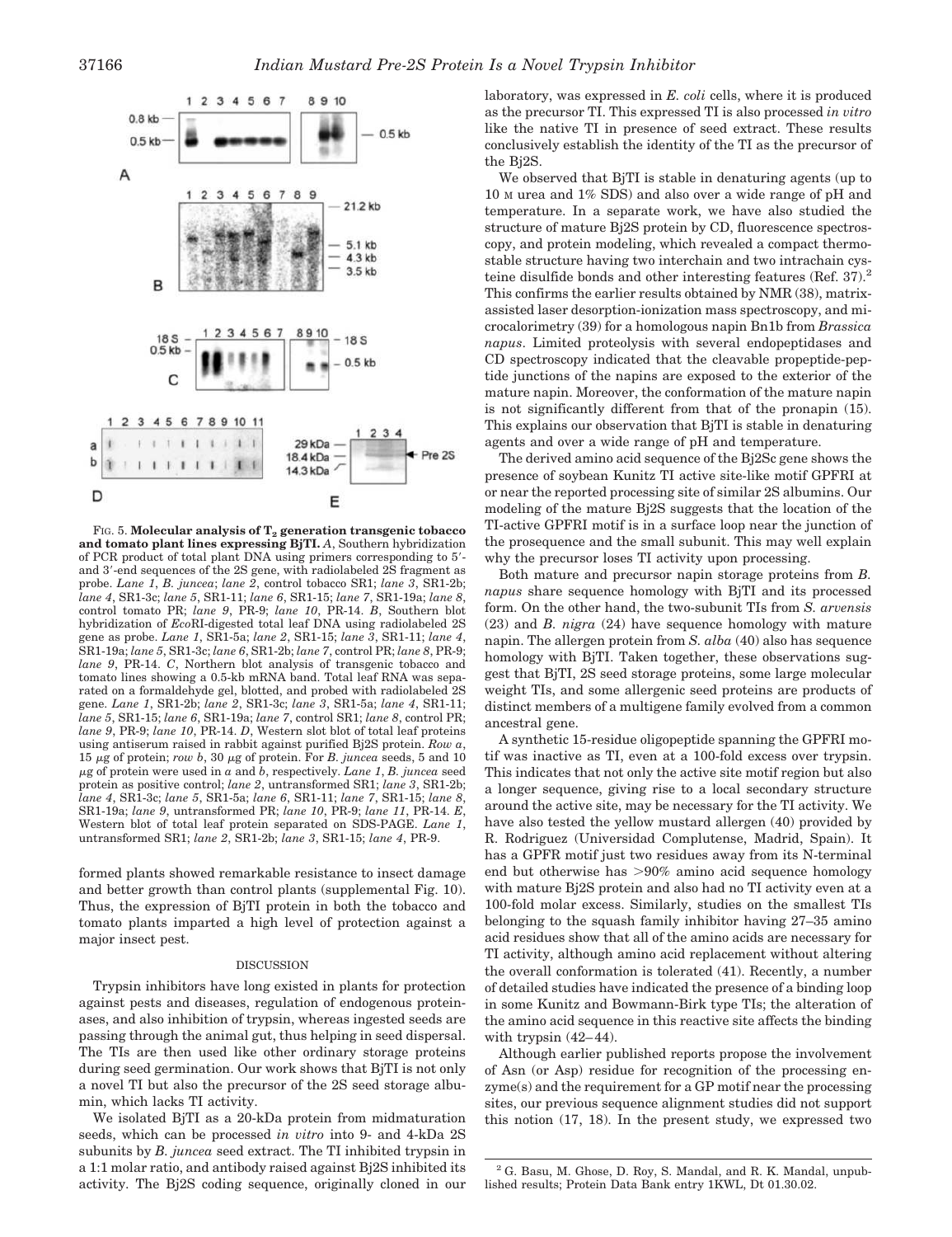TABLE I *Trypsin inhibitor assay of leaf extracts of transgenic tobacco and tomato plants*

Approximately identical amounts of leaf protein (120–150  $\mu$ g) were taken, and volume was made up to 100  $\mu$ l with water. The BjTI as a percentage of total soluble leaf protein for each sample was calculated with reference to the standard curve of soybean TI.

| Plant no. | Total protein/<br>assay | $\Delta A_{428}^{\phantom{1}}^a$ | TI $(Pre-2S)^b$ | Pre-2S protein as a percentage of<br>total soluble protein |
|-----------|-------------------------|----------------------------------|-----------------|------------------------------------------------------------|
|           | $\mu$ g                 |                                  | $\mu$ g         | $\%$                                                       |
| Tobacco   |                         |                                  |                 |                                                            |
| $SR1-2b$  | 135                     | 0.224                            | 0.991           | 0.70                                                       |
| $SR1-3c$  | 144                     | 0.272                            | 1.203           | 0.83                                                       |
| $SR1-5a$  | 144                     | 0.130                            | 0.575           | 0.40                                                       |
| $SR1-11$  | 149                     | 0.204                            | 0.903           | 0.61                                                       |
| $SR1-15$  | 138                     | 0.249                            | 1.102           | 0.80                                                       |
| $SR1-19a$ | 142                     | 0.212                            | 0.938           | 0.66                                                       |
| Tomato    |                         |                                  |                 |                                                            |
| $PR-9$    | 128                     | 0.202                            | 0.894           | 0.70                                                       |
| $PR-14$   | 153                     | 0.097                            | 0.429           | 0.28                                                       |
|           |                         |                                  |                 |                                                            |

 $\alpha$   $\Delta A_{428}$  of 0.226 is equivalent to 1.0  $\mu$ g of soybean TI from standard curve.

*<sup>b</sup>* Soybean TI (181 amino acids) and BjTI (178 amino acids) are assumed to be of the same molecular mass.

FIG. 6. **Insect bioassay of transgenic plants expressing BjTI.** *A*, graph showing survival (number of larvae surviving) of *S. litura* first instar larvae feeding on  $T<sub>2</sub>$  generation transgenic tobacco plants, starting with three replicates of 10 insects each on day 0. *B*, graph showing mortality of first instar larvae feeding on  $T_2$  generation transgenic tomato plants. *C*, graph showing growth (mean weight  $\pm$  S.E.) of surviving larvae feeding on  $T_2$  generation transgenic tobacco plants, starting with three replicates of 10 insects each. *D*, graph showing growth of surviving larvae on T<sub>2</sub> generation tomato plants. *E*, feeding experiment on SR1-5a leaves shows significantly retarded growth of larvae (*B*) compared with the normal growth on control tobacco leaves (*A*), whereas the revertant larvae (*C*; *i.e.* those initially fed with SR1–5a leaves and then later fed with control leaves) show regaining of weight.



mutated BjTI genes by site-directed mutagenesis, the first mutant having D37E and G40S, and the second having P41C and F42P. Both were normally processed *in vitro*, showing that there is no absolute requirement for Asp or a GP motif near the processing site.

We introduced this BjTI gene under a constitutive promoter into tobacco as a model plant and tomato as a major vegetable crop. Transgenic plants showing stable expression were maintained up to the third generation and had BjTI levels of 0.28– 0.83% of total soluble leaf protein. The levels of expression are comparable with those reported for transgenic expression of soybean Kunitz TI (45), cowpea TI (46), and barley TI Cme (47). The insect bioassay gave 100% mortality within the first few days starting with neonate larvae in case of two transgenic lines expressing TI at 0.7–0.8% of leaf protein. Thus, this novel TI gene can be used as a highly effective insect control protein.

That BjTI is processed into inactive storage protein also has evolutionary ramifications. Plants and herbivores have coevolved over a long period, and natural selection must have played a major role. From an animal nutrition point of view, Bell and Rakow (48) analyzed seed meals from 124 different cultivars of oil seed *Brassica* belonging to several species and